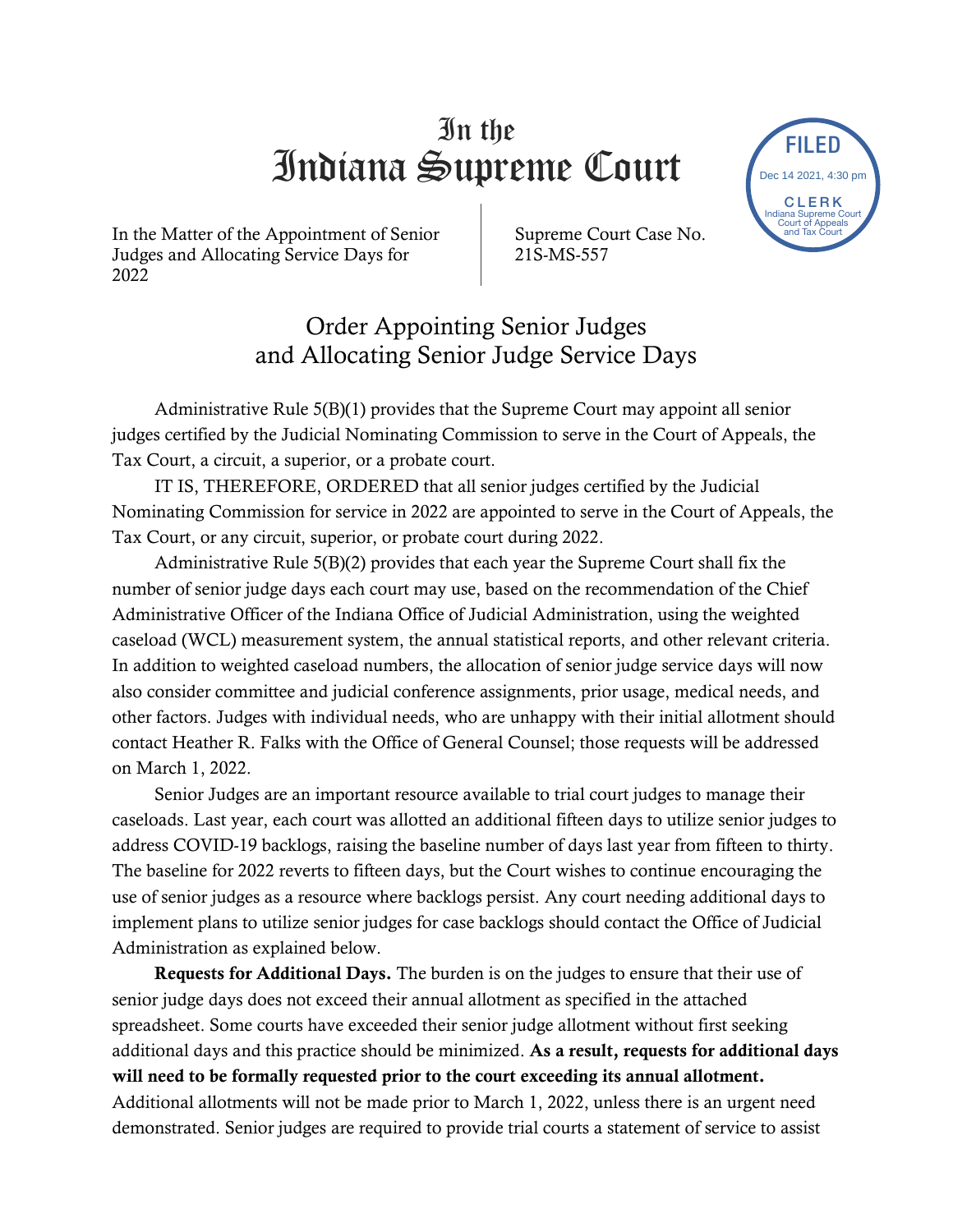courts in tracking senior judge usage. Additionally, the senior judge webpage provides a spreadsheet noting senior judge days that have been reported for each court. We encourage judges to make use of these resources to track their usage of senior judges. Written requests for additional days shall be made via the General Counsel's office by e-mailing [heather.falks@courts.in.gov,](mailto:heather.falks@courts.in.gov) providing detailed information on new or changed circumstances necessitating additional senior judge service days. Requests for additional senior judge service days made after the court's allotment has already been exceeded will be frowned upon and may be denied.

Coverage of Suspensions. Senior judges may be used to cover suspensions that occur as a result of a disciplinary action. It is the suspended judge's responsibility to coordinate coverage of a suspension with the eligible pool of senior judges. It is also the responsibility of the suspended judge to ensure that his or her court has the requisite number of senior judge days to cover the suspension and to request additional days if necessary to cover the entirety of their suspension. A suspended judge will be required to use any remaining senior judge days from their 2022 allocation prior to being granted additional days to cover a suspension, then upon request additional days will be granted to cover the remainder of the suspension. This Court will not automatically grant requests for additional senior judge days for vacation or other personal matters following a suspension.

Senior Judge Portal. The senior judge portal is now available via the INcite application. The portal can be accessed by logging into INcite. Once logged-in the senior judge portal should appear on the right-hand side of your dashboard. The portal contains a profile providing the contact information, experience, and preferences for each senior judge. If the senior judge portal does not appear on your INcite account, please contact [heather.falks@courts.in.gov.](mailto:heather.falks@courts.in.gov)

IT IS, THEREFORE, FURTHER ORDERED that each court may use the number of senior judge days specified in the attached spreadsheet without any additional request to this Court. It shall be incumbent upon the presiding judge of each court to ensure that his/her court complies with the senior judge day limits set out above. In those counties with unified courts and authority vested in the chief judge to allocate senior judge service days, the total number of senior judge service days allocated to the unified courts may be assigned by the chief judge to the various courts without reference to the limitations imposed upon individual courts by this Order. All such reassignments of senior judge service days shall be reported to the Chief Administrative Officer by emailing the General Counsel's office at [heather.falks@courts.in.gov.](mailto:heather.falks@courts.in.gov)

IT IS, FURTHER ORDERED that the Court of Appeals and the Tax Court may utilize such senior judge service days as is reasonably necessary to conduct the business of the Courts.

Done at Indianapolis, Indiana, on  $\frac{12/14/2021}{\ldots}$ .

Loutes A. Prick

Loretta H. Rush Chief Justice of Indiana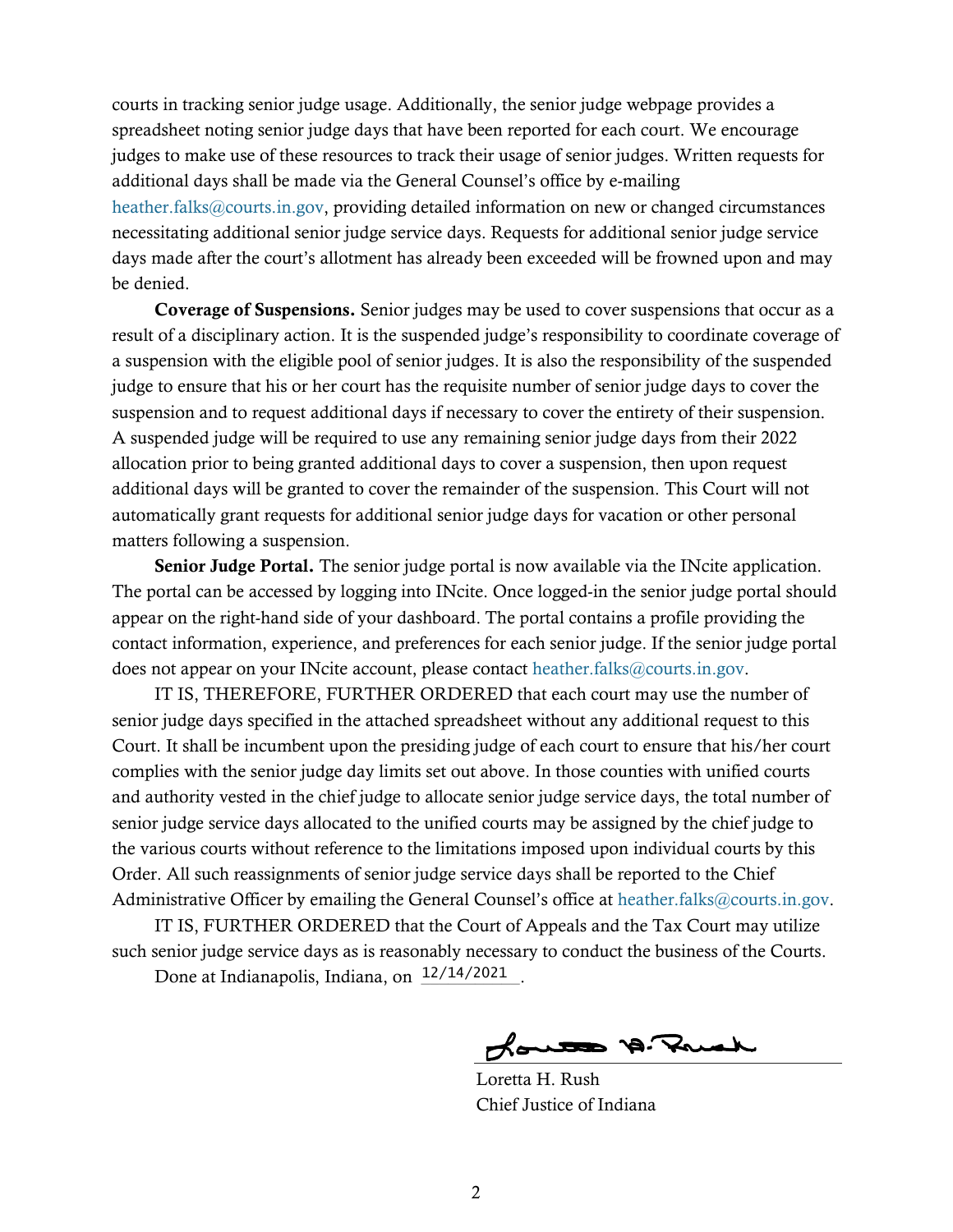## **2022 Allocation of Senior Judge Days**

|  |                    | Court<br>Code |                         |      |
|--|--------------------|---------------|-------------------------|------|
|  | County             |               | Court                   | Days |
|  | <b>ADAMS</b>       | 01C01         | <b>Circuit Court</b>    | 25   |
|  | <b>ADAMS</b>       | 01D01         | <b>Superior Court</b>   | 15   |
|  | <b>ALLEN</b>       | 02C01         | <b>Circuit Court</b>    | 15   |
|  | <b>ALLEN</b>       | 02D01         |                         | 15   |
|  | <b>ALLEN</b>       | 02D02         | Superior Court 1        | 15   |
|  | <b>ALLEN</b>       | 02D03         | <b>Superior Court 2</b> | 15   |
|  | <b>ALLEN</b>       |               | <b>Superior Court 3</b> | 45   |
|  | <b>ALLEN</b>       | 02D04         | <b>Superior Court 4</b> | 45   |
|  |                    | 02D05         | <b>Superior Court 5</b> | 45   |
|  | <b>ALLEN</b>       | 02D06         | Superior Court 6        |      |
|  | <b>ALLEN</b>       | 02D07         | Superior Court 7        | 25   |
|  | <b>ALLEN</b>       | 02D08         | <b>Superior Court 8</b> | 45   |
|  | <b>ALLEN</b>       | 02D09         | Superior Court 9        | 25   |
|  | <b>BARTHOLOMEW</b> | 03C01         | <b>Circuit Court</b>    | 30   |
|  | <b>BARTHOLOMEW</b> | 03D01         | Superior Court 1        | 45   |
|  | <b>BARTHOLOMEW</b> | 03D02         | <b>Superior Court 2</b> | 25   |
|  | <b>BENTON</b>      | 04C01         | <b>Circuit Court</b>    | 15   |
|  | <b>BLACKFORD</b>   | 05C01         | <b>Circuit Court</b>    | 15   |
|  | <b>BLACKFORD</b>   | 05D01         | <b>Superior Court</b>   | 15   |
|  | <b>BOONE</b>       | 06C01         | <b>Circuit Court</b>    | 15   |
|  | <b>BOONE</b>       | 06D01         | Superior Court 1        | 50   |
|  | <b>BOONE</b>       | 06D02         | <b>Superior Court 2</b> | 15   |
|  | <b>BROWN</b>       | 07C01         | <b>Circuit Court</b>    | 15   |
|  | <b>CARROLL</b>     | 08C01         | <b>Circuit Court</b>    | 15   |
|  | CARROLL            | 08D01         | <b>Superior Court</b>   | 15   |
|  | CASS               | 09C01         | <b>Circuit Court</b>    | 35   |
|  | CASS               | 09D01         | Superior Court 1        | 35   |
|  | CASS               | 09D02         | <b>Superior Court 2</b> | 15   |
|  | <b>CLARK</b>       | 10C01         | Circuit Court 1         | 45   |
|  | <b>CLARK</b>       | 10C02         | Circuit Court 2         | 35   |
|  | <b>CLARK</b>       | 10C03         | Circuit Court 3         | 30   |
|  | <b>CLARK</b>       | 10C04         | Circuit Court 4         | 40   |
|  | <b>CLAY</b>        | 11C01         | Circuit Court           | 45   |
|  | <b>CLAY</b>        | 11D01         | <b>Superior Court</b>   | 15   |
|  | <b>CLINTON</b>     | 12C01         | Circuit Court           | 45   |
|  | <b>CLINTON</b>     | 12D01         | <b>Superior Court</b>   | 35   |
|  | CRAWFORD           | 13C01         | Circuit Court           | 15   |
|  | <b>DAVIESS</b>     | 14C01         | Circuit Court           | 15   |
|  | <b>DAVIESS</b>     | 14D01         | <b>Superior Court</b>   | 45   |
|  | <b>DEARBORN</b>    | 15C01         | <b>Circuit Court</b>    | 15   |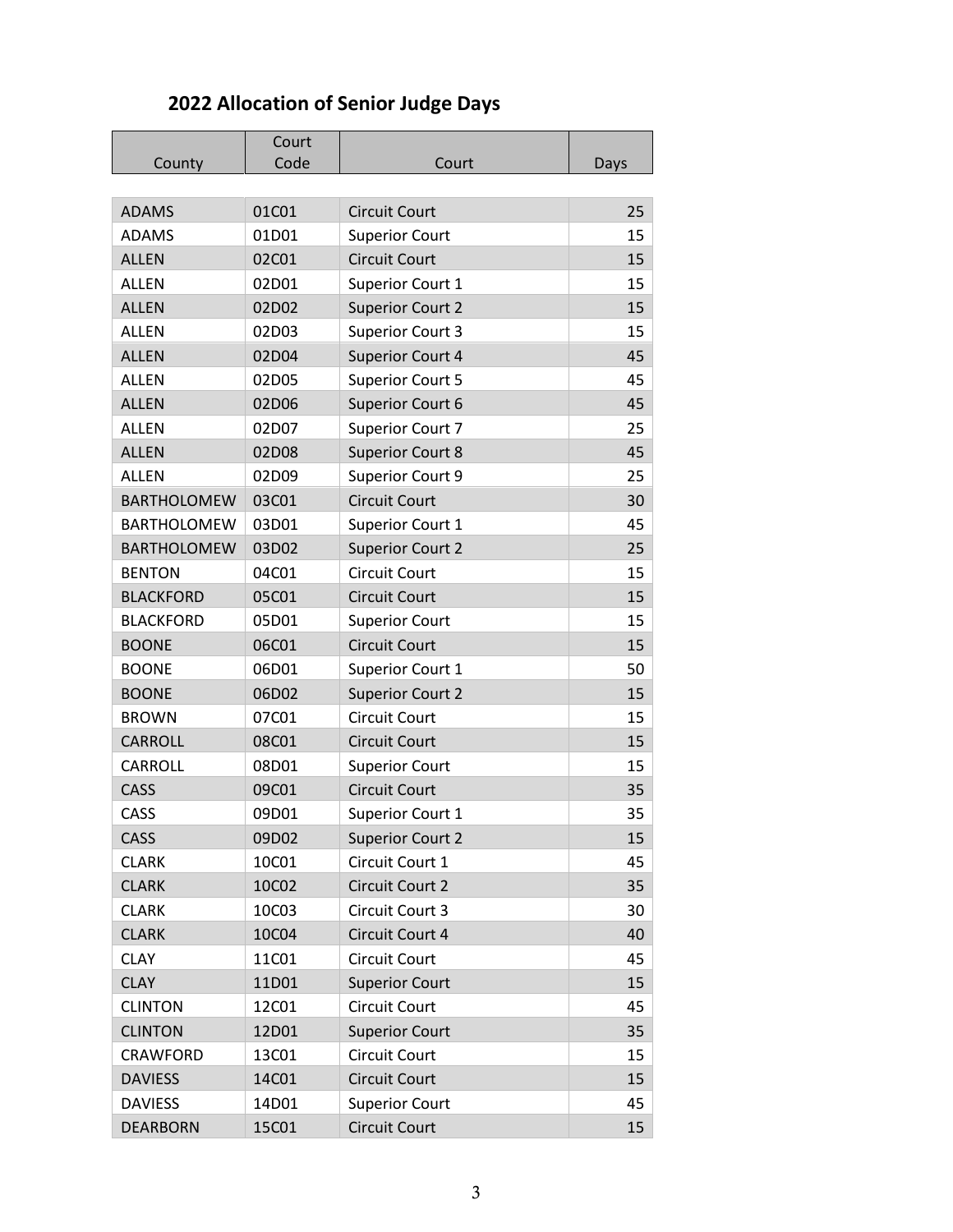| <b>DEARBORN</b> | 15D01 | Superior Court 1        | 30 |
|-----------------|-------|-------------------------|----|
| <b>DEARBORN</b> | 15D02 | <b>Superior Court 2</b> | 30 |
| <b>DECATUR</b>  | 16C01 | <b>Circuit Court</b>    | 45 |
| <b>DECATUR</b>  | 16D01 | <b>Superior Court</b>   | 45 |
| <b>DEKALB</b>   | 17C01 | <b>Circuit Court</b>    | 15 |
| <b>DEKALB</b>   | 17D01 | Superior Court 1        | 30 |
| <b>DEKALB</b>   | 17D02 | <b>Superior Court 2</b> | 15 |
| DELAWARE        | 18C01 | Circuit Court 1         | 15 |
| <b>DELAWARE</b> | 18C02 | Circuit Court 2         | 15 |
| DELAWARE        | 18C03 | Circuit Court 3         | 25 |
| DELAWARE        | 18C04 | Circuit Court 4         | 45 |
| DELAWARE        | 18C05 | Circuit Court 5         | 35 |
| <b>DUBOIS</b>   | 19C01 | <b>Circuit Court</b>    | 45 |
| <b>DUBOIS</b>   | 19D01 | <b>Superior Court</b>   | 25 |
| <b>ELKHART</b>  | 20C01 | <b>Circuit Court</b>    | 35 |
| <b>ELKHART</b>  | 20D01 | Superior Court 1        | 15 |
| <b>ELKHART</b>  | 20D02 | <b>Superior Court 2</b> | 25 |
| <b>ELKHART</b>  | 20D03 | <b>Superior Court 3</b> | 25 |
| <b>ELKHART</b>  | 20D04 | Superior Court 4        | 45 |
| <b>ELKHART</b>  | 20D05 | <b>Superior Court 5</b> | 25 |
| <b>ELKHART</b>  | 20D06 | Superior Court 6        | 45 |
| <b>FAYETTE</b>  | 21C01 | <b>Circuit Court</b>    | 25 |
| <b>FAYETTE</b>  | 21D01 | <b>Superior Court</b>   | 15 |
| <b>FLOYD</b>    | 22C01 | <b>Circuit Court</b>    | 25 |
| <b>FLOYD</b>    | 22D01 | Superior Court 1        | 30 |
| <b>FLOYD</b>    | 22D02 | <b>Superior Court 2</b> | 25 |
| <b>FLOYD</b>    | 22D03 | <b>Superior Court 3</b> | 20 |
| <b>FOUNTAIN</b> | 23C01 | <b>Circuit Court</b>    | 15 |
| <b>FRANKLIN</b> | 24C01 | Circuit Court 1         | 15 |
| <b>FRANKLIN</b> | 24C02 | Circuit Court 2         | 15 |
| <b>FULTON</b>   | 25C01 | <b>Circuit Court</b>    | 15 |
| <b>FULTON</b>   | 25D01 | <b>Superior Court</b>   | 15 |
| <b>GIBSON</b>   | 26C01 | Circuit Court           | 45 |
| <b>GIBSON</b>   | 26D01 | <b>Superior Court</b>   | 35 |
| <b>GRANT</b>    | 27C01 | <b>Circuit Court</b>    | 30 |
| <b>GRANT</b>    | 27D01 | Superior Court 1        | 15 |
| <b>GRANT</b>    | 27D02 | <b>Superior Court 2</b> | 35 |
| <b>GRANT</b>    | 27D03 | <b>Superior Court 3</b> | 25 |
| <b>GREENE</b>   | 28C01 | Circuit Court           | 15 |
| <b>GREENE</b>   | 28D01 | <b>Superior Court</b>   | 20 |
| <b>HAMILTON</b> | 29C01 | <b>Circuit Court</b>    | 45 |
| <b>HAMILTON</b> | 29D01 | Superior Court 1        | 45 |
| <b>HAMILTON</b> | 29D02 | <b>Superior Court 2</b> | 45 |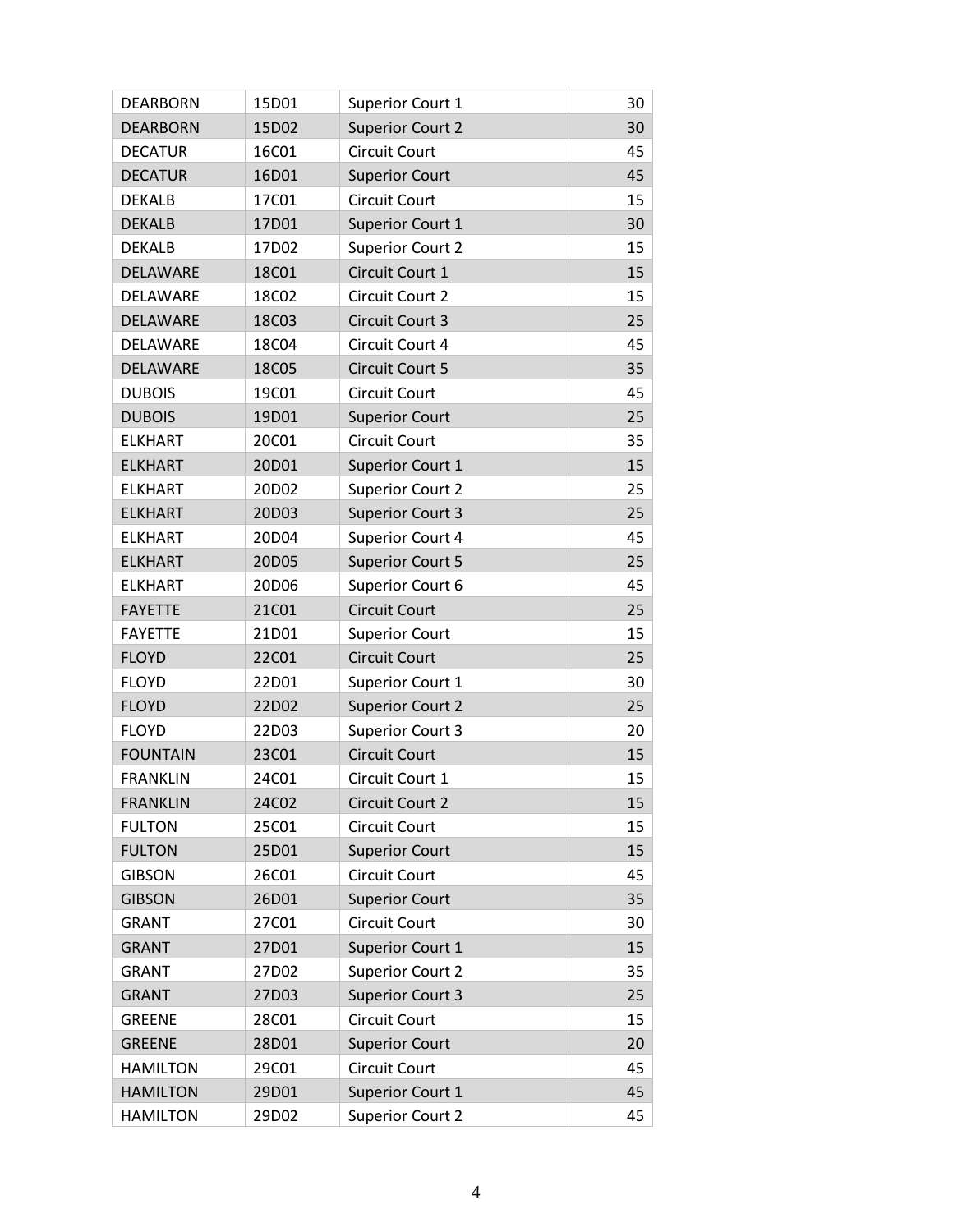| <b>HAMILTON</b>   | 29D03 | <b>Superior Court 3</b> | 45 |
|-------------------|-------|-------------------------|----|
| <b>HAMILTON</b>   | 29D04 | <b>Superior Court 4</b> | 35 |
| <b>HAMILTON</b>   | 29D05 | <b>Superior Court 5</b> | 45 |
| <b>HAMILTON</b>   | 29D06 | Superior Court 6        | 25 |
| <b>HAMILTON</b>   | 29D06 | <b>Superior Court 7</b> | 30 |
| <b>HANCOCK</b>    | 30C01 | <b>Circuit Court</b>    | 25 |
| <b>HANCOCK</b>    | 30D01 | Superior Court 1        | 15 |
| <b>HANCOCK</b>    | 30D02 | <b>Superior Court 2</b> | 35 |
| <b>HARRISON</b>   | 31C01 | <b>Circuit Court</b>    | 15 |
| <b>HARRISON</b>   | 31D01 | <b>Superior Court</b>   | 50 |
| <b>HENDRICKS</b>  | 32C01 | <b>Circuit Court</b>    | 35 |
| <b>HENDRICKS</b>  | 32D01 | Superior Court 1        | 15 |
| <b>HENDRICKS</b>  | 32D02 | <b>Superior Court 2</b> | 15 |
| <b>HENDRICKS</b>  | 32D03 | <b>Superior Court 3</b> | 30 |
| <b>HENDRICKS</b>  | 32D04 | <b>Superior Court 4</b> | 15 |
| <b>HENDRICKS</b>  | 32D05 | <b>Superior Court 5</b> | 25 |
| <b>HENRY</b>      | 33C01 | Circuit Court 1         | 25 |
| <b>HENRY</b>      | 33C02 | Circuit Court 2         | 25 |
| <b>HENRY</b>      | 33C03 | Circuit Court 3         | 25 |
| <b>HOWARD</b>     | 34C01 | <b>Circuit Court</b>    | 45 |
| <b>HOWARD</b>     | 34D01 | Superior Court 1        | 45 |
| <b>HOWARD</b>     | 34D02 | <b>Superior Court 2</b> | 45 |
| <b>HOWARD</b>     | 34D03 | <b>Superior Court 3</b> | 45 |
| <b>HOWARD</b>     | 34D04 | Superior Court 4        | 35 |
| <b>HUNTINGTON</b> | 35C01 | <b>Circuit Court</b>    | 45 |
| <b>HUNTINGTON</b> | 35D01 | <b>Superior Court</b>   | 15 |
| <b>JACKSON</b>    | 36C01 | Circuit Court           | 45 |
| <b>JACKSON</b>    | 36D01 | Superior Court 1        | 20 |
| <b>JACKSON</b>    | 36D02 | <b>Superior Court 2</b> | 15 |
| <b>JASPER</b>     | 37C01 | <b>Circuit Court</b>    | 15 |
| <b>JASPER</b>     | 37D01 | <b>Superior Court</b>   | 30 |
| JAY               | 38C01 | Circuit Court           | 15 |
| <b>JAY</b>        | 38D01 | <b>Superior Court</b>   | 15 |
| <b>JEFFERSON</b>  | 39C01 | Circuit Court           | 35 |
| <b>JEFFERSON</b>  | 39D01 | <b>Superior Court</b>   | 35 |
| <b>JENNINGS</b>   | 40C01 | Circuit Court           | 25 |
| <b>JENNINGS</b>   | 40D01 | <b>Superior Court</b>   | 45 |
| <b>JOHNSON</b>    | 41C01 | <b>Circuit Court</b>    | 35 |
| <b>JOHNSON</b>    | 41D01 | Superior Court 1        | 15 |
| <b>JOHNSON</b>    | 41D02 | <b>Superior Court 2</b> | 25 |
| <b>JOHNSON</b>    | 41D03 | <b>Superior Court 3</b> | 25 |
| <b>JOHNSON</b>    | 41D04 | <b>Superior Court 4</b> | 25 |
| <b>KNOX</b>       | 42C01 | <b>Circuit Court</b>    | 45 |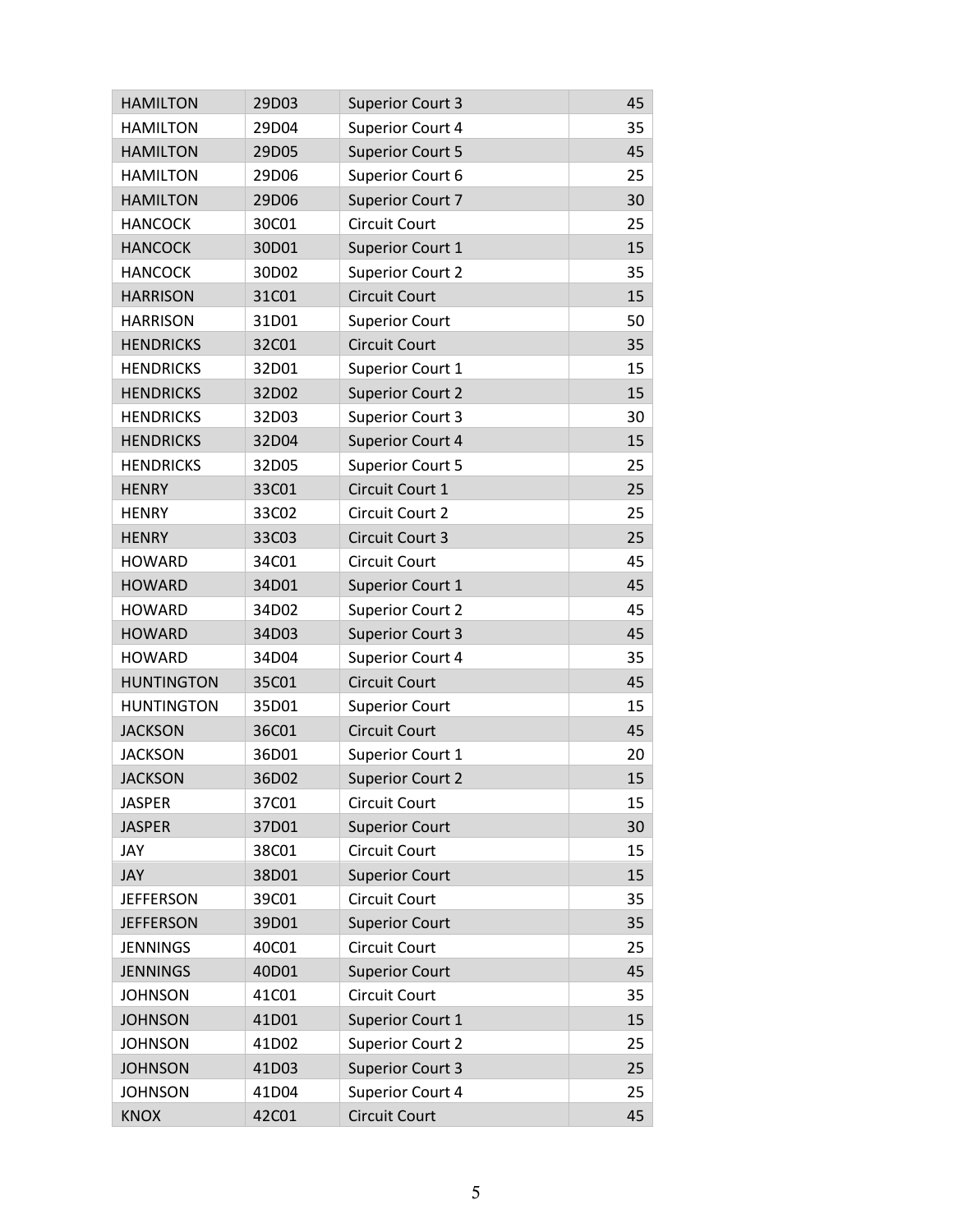| <b>KNOX</b>      | 42D01 | Superior Court 1                  | 45 |
|------------------|-------|-----------------------------------|----|
| <b>KNOX</b>      | 42D02 | <b>Superior Court 2</b>           | 45 |
| <b>KOSCIUSKO</b> | 43C01 | Circuit Court                     | 25 |
| <b>KOSCIUSKO</b> | 43D01 | Superior Court 1                  | 45 |
| <b>KOSCIUSKO</b> | 43D02 | <b>Superior Court 2</b>           | 25 |
| <b>KOSCIUSKO</b> | 43D03 | <b>Superior Court 3</b>           | 40 |
| <b>KOSCIUSKO</b> | 43D04 | Superior Court 4                  | 15 |
| LAGRANGE         | 44C01 | Circuit Court                     | 15 |
| LAGRANGE         | 44D01 | <b>Superior Court</b>             | 25 |
| LAKE             | 45C01 | Circuit Court                     | 25 |
| <b>LAKE</b>      | 45D01 | Superior Court, Civil 1           | 15 |
| LAKE             | 45D02 | Superior Court, Civil 2           | 35 |
| LAKE             | 45D03 | Superior Court, Civil 3           | 20 |
| LAKE             | 45D04 | Superior Court, Civil 4           | 15 |
| LAKE             | 45D05 | Superior Court, Civil 5           | 20 |
|                  |       | Superior Court, Juvenile          |    |
| <b>LAKE</b>      | 45D06 | Division                          | 15 |
| <b>LAKE</b>      | 45D07 | Superior Court, County 1          | 15 |
| LAKE             | 45D08 | <b>Superior Court, County 2</b>   | 15 |
| LAKE             | 45D09 | Superior Court, County 3          | 15 |
| LAKE             | 45D10 | Superior Court, Civil 6           | 30 |
| LAKE             | 45D11 | Superior Court, Civil 7           | 15 |
| LAKE             | 45D12 | Superior Court, County 4          | 15 |
| LAKE             | 45G01 | Superior Court, Criminal 1        | 25 |
| LAKE             | 45G02 | <b>Superior Court, Criminal 2</b> | 15 |
| LAKE             | 45G03 | Superior Court, Criminal 3        | 15 |
| LAKE             | 45G04 | Superior Court, Criminal 4        | 15 |
| <b>LAPORTE</b>   | 46C01 | <b>Circuit Court</b>              | 15 |
| <b>LAPORTE</b>   | 46D01 | <b>Superior Court 1</b>           | 30 |
| <b>LAPORTE</b>   | 46D02 | <b>Superior Court 2</b>           | 45 |
| <b>LAPORTE</b>   | 46D03 | <b>Superior Court 3</b>           | 25 |
| <b>LAPORTE</b>   | 46D04 | <b>Superior Court 4</b>           | 20 |
| LAWRENCE         | 47C01 | Circuit Court                     | 35 |
| LAWRENCE         | 47D01 | Superior Court 1                  | 45 |
| LAWRENCE         | 47D02 | <b>Superior Court 2</b>           | 45 |
| <b>MADISON</b>   | 48C01 | Circuit Court 1                   | 15 |
| <b>MADISON</b>   | 48C02 | Circuit Court 2                   | 30 |
| <b>MADISON</b>   | 48C03 | Circuit Court 3                   | 15 |
| <b>MADISON</b>   | 48C04 | Circuit Court 4                   | 25 |
| <b>MADISON</b>   | 48C05 | Circuit Court 5                   | 30 |
| <b>MADISON</b>   | 48C06 | Circuit Court 6                   | 20 |
| <b>MARION</b>    | 49C01 | Circuit Court                     | 30 |
| <b>MARION</b>    | 49D01 | Superior <sub>1</sub>             | 20 |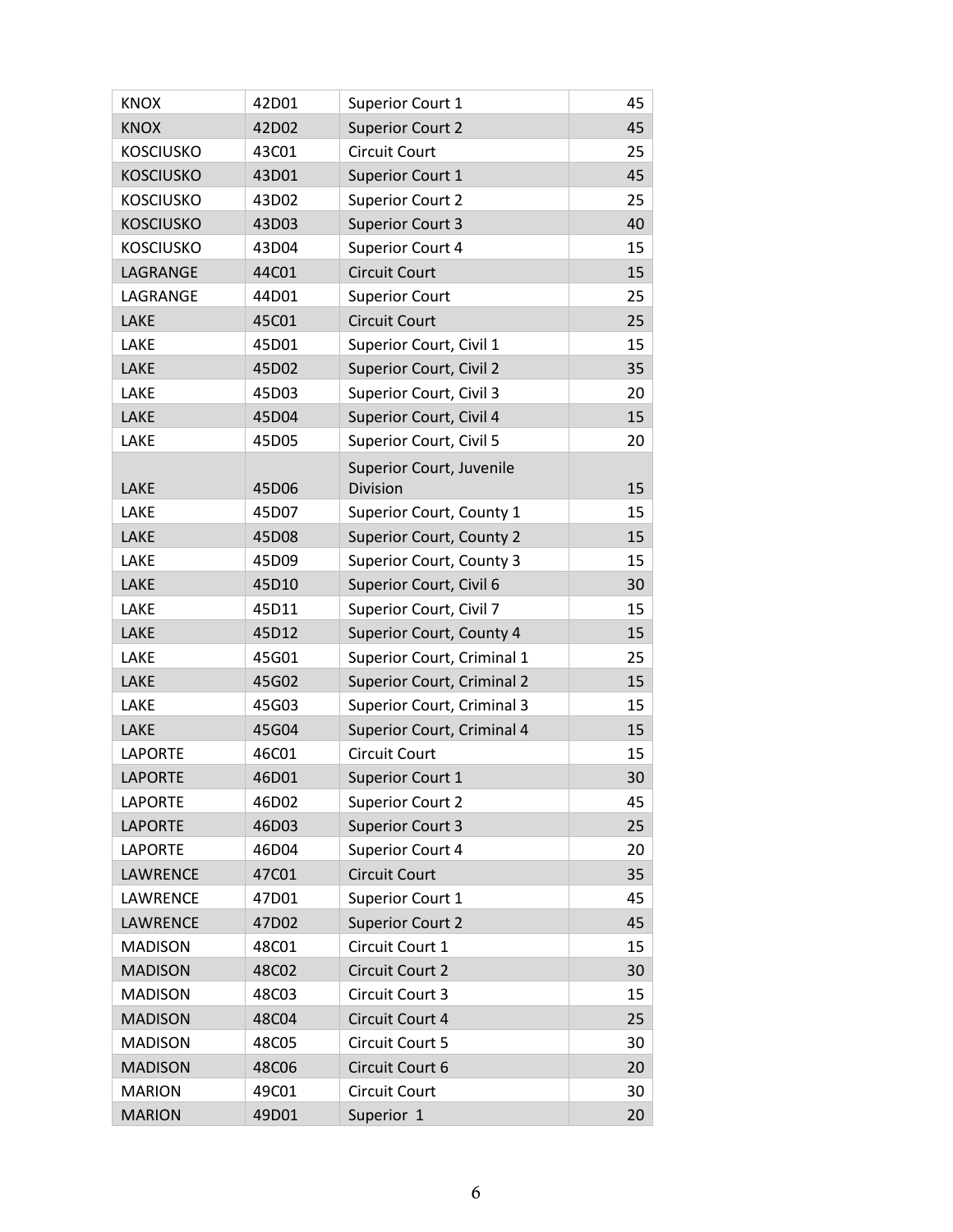| <b>MARION</b>   | 49D02 | Superior 2                    | 15 |
|-----------------|-------|-------------------------------|----|
| <b>MARION</b>   | 49D03 | Superior 3                    | 15 |
| <b>MARION</b>   | 49D04 | Superior 4                    | 15 |
| <b>MARION</b>   | 49D05 | Superior 5                    | 15 |
| <b>MARION</b>   | 49D06 | Superior 6                    | 15 |
| <b>MARION</b>   | 49D07 | Superior 7                    | 15 |
| <b>MARION</b>   | 49D08 | Superior 8, Probate           | 25 |
| <b>MARION</b>   | 49D09 | Superior 9, Juvenile Division | 15 |
| <b>MARION</b>   | 49D10 | Superior 10                   | 15 |
| <b>MARION</b>   | 49D11 | Superior11                    | 15 |
| <b>MARION</b>   | 49D12 | Superior 12                   | 15 |
| <b>MARION</b>   | 49D13 | Superior 13                   | 20 |
| <b>MARION</b>   | 49D14 | Superior 14                   | 15 |
| <b>MARION</b>   | 49D15 | Superior 15 Juvenile Division | 15 |
| <b>MARION</b>   | 49D16 | Superior 16                   | 15 |
| <b>MARION</b>   | 49D17 | Superior 17                   | 15 |
| <b>MARION</b>   | 49D18 | Superior 18                   | 15 |
| <b>MARION</b>   | 49D19 | Superior 19                   | 20 |
| <b>MARION</b>   | 49D20 | Superior 20                   | 15 |
| <b>MARION</b>   | 49D21 | Superior 21                   | 15 |
| <b>MARION</b>   | 49D22 | Superior 22, Traffic Court    | 45 |
| <b>MARION</b>   | 49D23 | Superior 23                   | 20 |
| <b>MARION</b>   | 49D24 | Superior 24                   | 20 |
| <b>MARION</b>   | 49D25 | Superior 25                   | 15 |
| <b>MARION</b>   | 49D26 | Superior 26                   | 15 |
| <b>MARION</b>   | 49D27 | Superior 27                   | 15 |
| <b>MARION</b>   | 49D28 | Superior 28                   | 15 |
| <b>MARION</b>   | 49D29 | Superior 29                   | 15 |
| <b>MARION</b>   | 49D30 | Superior 30                   | 15 |
| <b>MARION</b>   | 49D31 | Superior 31                   | 15 |
| <b>MARION</b>   | 49D32 | Superior 32                   | 25 |
| <b>MARION</b>   | 49D33 | Superior 33                   | 20 |
| <b>MARION</b>   | 49D34 | Superior 34                   | 15 |
| <b>MARION</b>   | 49D35 | Superior 35                   | 15 |
| <b>MARION</b>   | 49D36 | Superior 36                   | 15 |
| MARSHALL        | 50C01 | Circuit Court                 | 15 |
| MARSHALL        | 50D01 | Superior Court 1              | 45 |
| <b>MARSHALL</b> | 50D02 | <b>Superior Court 2</b>       | 35 |
| MARSHALL        | 50D03 | <b>Superior Court 3</b>       | 40 |
| <b>MARTIN</b>   | 51C01 | <b>Circuit Court</b>          | 15 |
| MIAMI           | 52C01 | Circuit Court                 | 15 |
| <b>MIAMI</b>    | 52D01 | Superior Court 1              | 25 |
| <b>MIAMI</b>    | 52D02 | <b>Superior Court 2</b>       | 15 |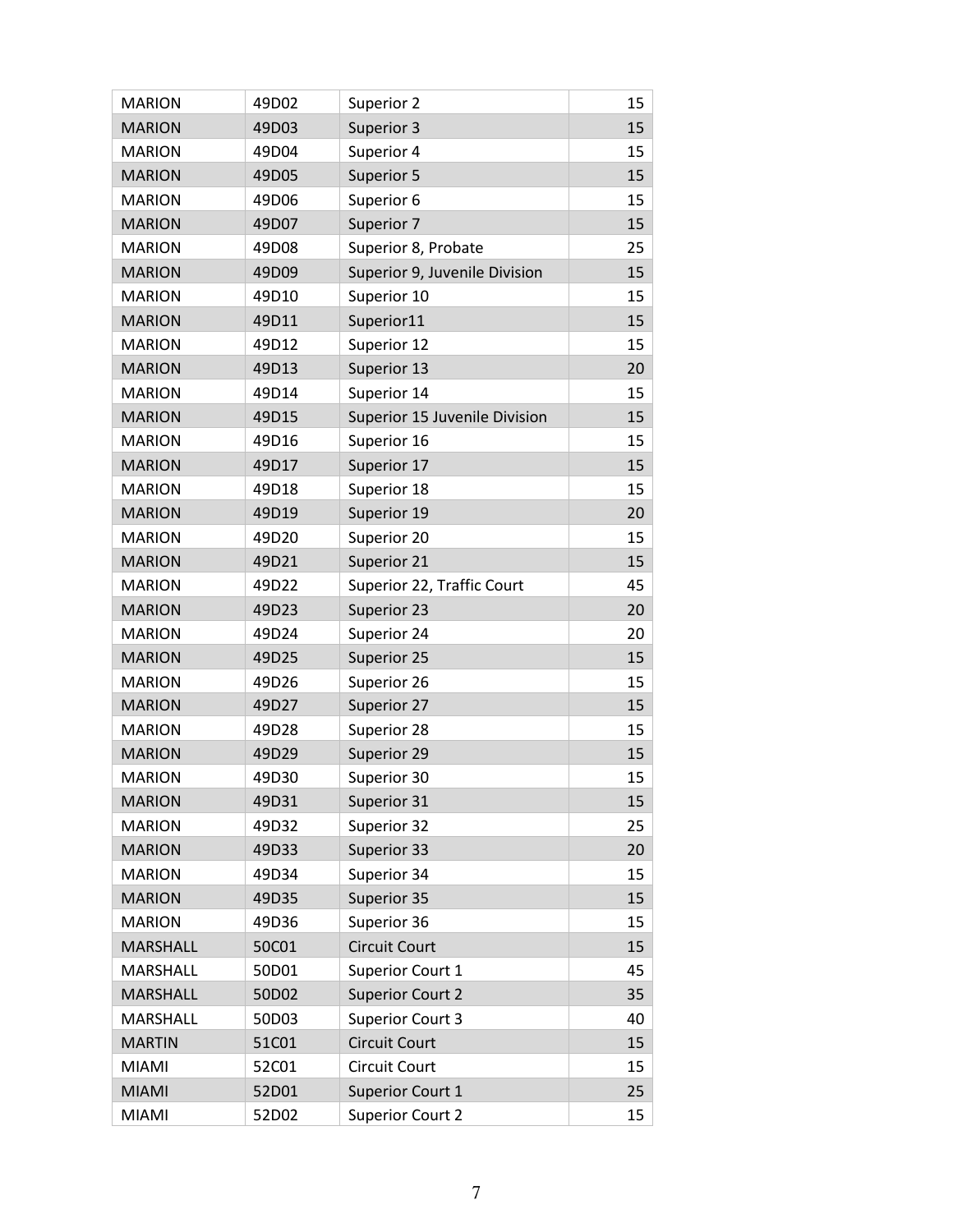| <b>MONROE</b>     | 53C01 | Circuit Court 1         | 15 |
|-------------------|-------|-------------------------|----|
| <b>MONROE</b>     | 53C02 | Circuit Court 2         | 35 |
| <b>MONROE</b>     | 53C03 | Circuit Court 3         | 35 |
| <b>MONROE</b>     | 53C04 | Circuit Court 4         | 15 |
| <b>MONROE</b>     | 53C05 | <b>Circuit Court 5</b>  | 45 |
| <b>MONROE</b>     | 53C06 | Circuit Court 6         | 15 |
| <b>MONROE</b>     | 53C07 | Circuit Court 7         | 15 |
| <b>MONROE</b>     | 53C08 | Circuit Court 8         | 15 |
| <b>MONROE</b>     | 53C09 | Circuit Court 9         | 25 |
| <b>MONTGOMERY</b> | 54C01 | Circuit Court           | 15 |
| <b>MONTGOMERY</b> | 54D01 | Superior Court 1        | 35 |
| <b>MONTGOMERY</b> | 54D02 | <b>Superior Court 2</b> | 15 |
| <b>MORGAN</b>     | 55C01 | <b>Circuit Court</b>    | 15 |
| <b>MORGAN</b>     | 55D01 | Superior Court 1        | 15 |
| <b>MORGAN</b>     | 55D02 | <b>Superior Court 2</b> | 15 |
| <b>MORGAN</b>     | 55D03 | <b>Superior Court 3</b> | 25 |
| <b>NEWTON</b>     | 56C01 | <b>Circuit Court</b>    | 15 |
| <b>NEWTON</b>     | 56D01 | <b>Superior Court</b>   | 15 |
| <b>NOBLE</b>      | 57C01 | <b>Circuit Court</b>    | 35 |
| <b>NOBLE</b>      | 57D01 | Superior Court 1        | 30 |
| <b>NOBLE</b>      | 57D02 | <b>Superior Court 2</b> | 15 |
| <b>OHIO</b>       | 58C01 | Circuit Court           | 15 |
| <b>ORANGE</b>     | 59C01 | <b>Circuit Court</b>    | 15 |
| <b>ORANGE</b>     | 59D01 | <b>Superior Court</b>   | 15 |
| <b>OWEN</b>       | 60C01 | Circuit Court 1         | 15 |
| <b>OWEN</b>       | 60C02 | Circuit Court 2         | 15 |
| <b>PARKE</b>      | 61C01 | <b>Circuit Court</b>    | 35 |
| <b>PERRY</b>      | 62C01 | <b>Circuit Court</b>    | 15 |
| <b>PIKE</b>       | 63C01 | <b>Circuit Court</b>    | 15 |
| <b>PORTER</b>     | 64C01 | Circuit Court           | 25 |
| <b>PORTER</b>     | 64D01 | Superior Court 1        | 15 |
| <b>PORTER</b>     | 64D02 | <b>Superior Court 2</b> | 15 |
| <b>PORTER</b>     | 64D03 | <b>Superior Court 3</b> | 25 |
| <b>PORTER</b>     | 64D04 | Superior Court 4        | 30 |
| <b>PORTER</b>     | 64D06 | Superior Court 6        | 15 |
| <b>POSEY</b>      | 65C01 | Circuit Court           | 15 |
| <b>POSEY</b>      | 65D01 | <b>Superior Court</b>   | 15 |
| PULASKI           | 66C01 | Circuit Court           | 15 |
| <b>PULASKI</b>    | 66D01 | <b>Superior Court</b>   | 15 |
| <b>PUTNAM</b>     | 67C01 | Circuit Court           | 35 |
| <b>PUTNAM</b>     | 67D01 | <b>Superior Court</b>   | 35 |
| <b>RANDOLPH</b>   | 68C01 | Circuit Court           | 15 |
| <b>RANDOLPH</b>   | 68D01 | <b>Superior Court</b>   | 15 |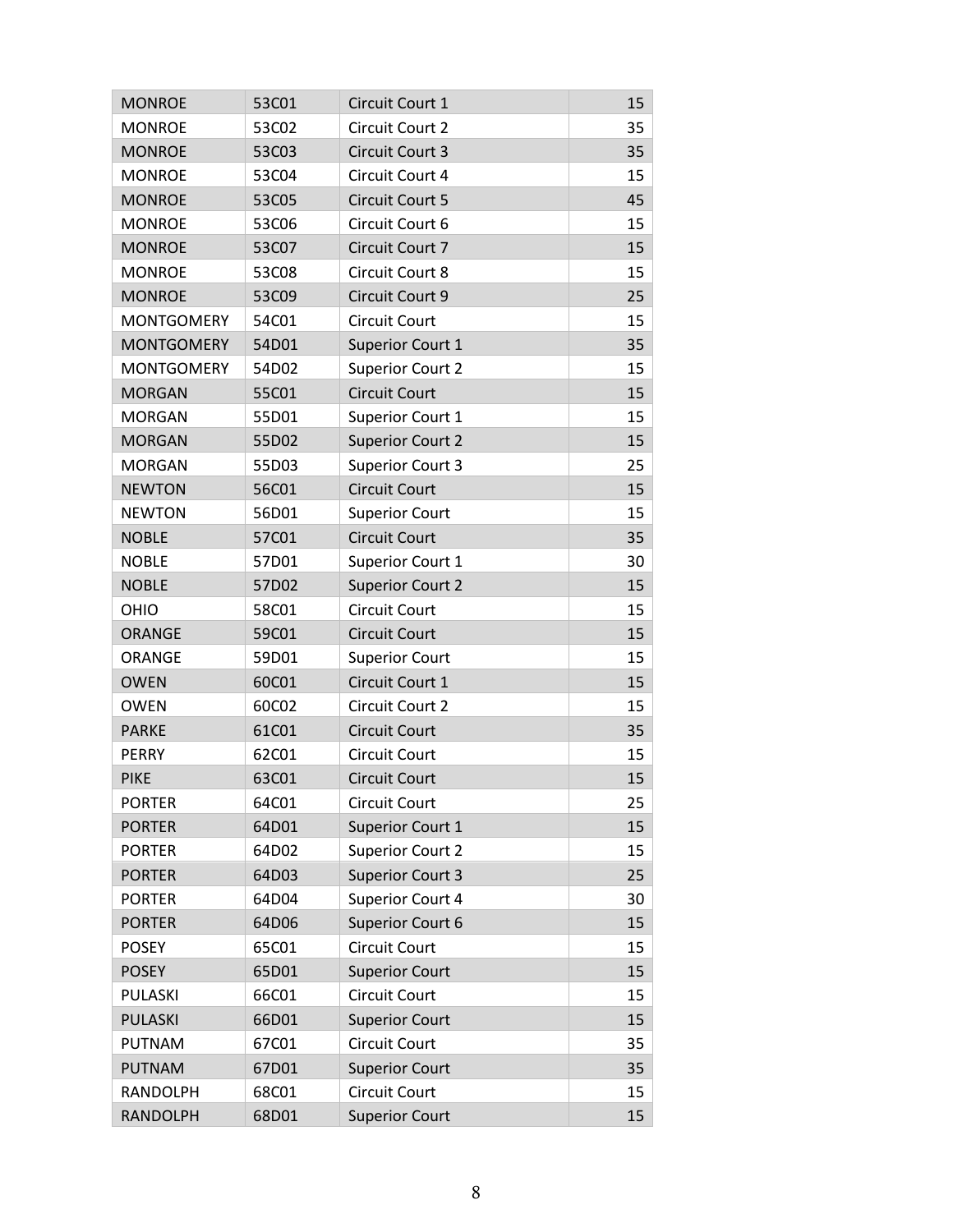| RIPLEY            | 69C01 | <b>Circuit Court</b>    | 15 |
|-------------------|-------|-------------------------|----|
| <b>RIPLEY</b>     | 69D01 | <b>Superior Court</b>   | 15 |
| <b>RUSH</b>       | 70C01 | <b>Circuit Court</b>    | 15 |
| <b>RUSH</b>       | 70D01 | <b>Superior Court</b>   | 15 |
| ST. JOSEPH        | 71C01 | <b>Circuit Court</b>    | 15 |
| ST. JOSEPH        | 71D01 | Superior Court 1        | 40 |
| ST. JOSEPH        | 71D02 | <b>Superior Court 2</b> | 15 |
| ST. JOSEPH        | 71D03 | <b>Superior Court 3</b> | 15 |
| ST. JOSEPH        | 71D04 | Superior Court 4        | 30 |
| ST. JOSEPH        | 71D05 | <b>Superior Court 5</b> | 25 |
| ST. JOSEPH        | 71D06 | Superior Court 6        | 30 |
| ST. JOSEPH        | 71D07 | <b>Superior Court 7</b> | 30 |
| ST. JOSEPH        | 71D08 | Superior Court 8        | 15 |
| ST. JOSEPH        | 71J01 | <b>Probate Court</b>    | 15 |
| <b>SCOTT</b>      | 72C01 | <b>Circuit Court</b>    | 15 |
| <b>SCOTT</b>      | 72D01 | <b>Superior Court</b>   | 15 |
| <b>SHELBY</b>     | 73C01 | <b>Circuit Court</b>    | 15 |
| <b>SHELBY</b>     | 73D01 | Superior Court 1        | 15 |
| SHELBY            | 73D02 | <b>Superior Court 2</b> | 20 |
| <b>SPENCER</b>    | 74C01 | <b>Circuit Court</b>    | 45 |
| <b>STARKE</b>     | 75C01 | <b>Circuit Court</b>    | 15 |
| <b>STEUBEN</b>    | 76C01 | <b>Circuit Court</b>    | 15 |
| <b>STEUBEN</b>    | 76D01 | <b>Superior Court</b>   | 15 |
| SULLIVAN          | 77C01 | <b>Circuit Court</b>    | 15 |
| SULLIVAN          | 77D01 | <b>Superior Court</b>   | 15 |
| SWITZERLAND       | 78C01 | <b>Circuit Court</b>    | 15 |
| <b>TIPPECANOE</b> | 79C01 | Circuit Court           | 45 |
| <b>TIPPECANOE</b> | 79D01 | Superior Court 1        | 15 |
| <b>TIPPECANOE</b> | 79D02 | <b>Superior Court 2</b> | 45 |
| <b>TIPPECANOE</b> | 79D03 | <b>Superior Court 3</b> | 30 |
| <b>TIPPECANOE</b> | 79D04 | Superior Court 4        | 30 |
| <b>TIPPECANOE</b> | 79D05 | <b>Superior Court 5</b> | 45 |
| <b>TIPPECANOE</b> | 79D06 | Superior Court 6        | 45 |
| <b>TIPPECANOE</b> | 79D07 | <b>Superior Court 7</b> | 25 |
| <b>TIPTON</b>     | 80C01 | <b>Circuit Court</b>    | 25 |
| <b>UNION</b>      | 81C01 | <b>Circuit Court</b>    | 15 |
| VANDERBURGH       | 82C01 | <b>Circuit Court</b>    | 45 |
| VANDERBURGH       | 82D01 | Superior Court 1        | 45 |
| VANDERBURGH       | 82D02 | <b>Superior Court 2</b> | 45 |
| VANDERBURGH       | 82D03 | <b>Superior Court 3</b> | 45 |
| VANDERBURGH       | 82D04 | Superior Court 4        | 45 |
| VANDERBURGH       | 82D05 | <b>Superior Court 5</b> | 45 |
| VANDERBURGH       | 82D06 | Superior Court 6        | 45 |